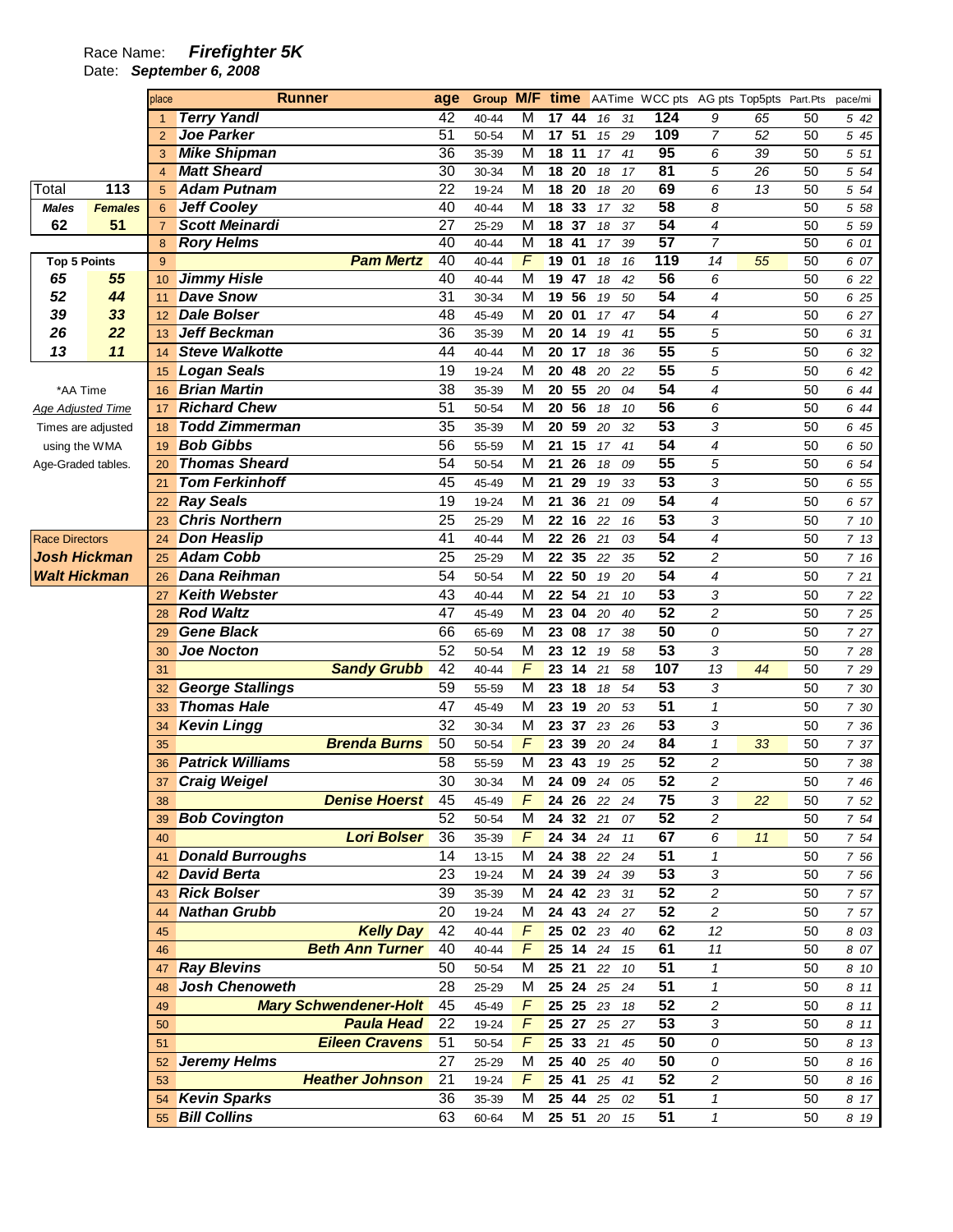## Race Name: **Firefighter 5K**

Date: **September 6, 2008** 

| place |                      | <b>Runner</b>                                   | age             | Group M/F time |                |                 |          |    |                 | AATime WCC pts AG pts Top5pts Part.Pts |          | pace/mi  |
|-------|----------------------|-------------------------------------------------|-----------------|----------------|----------------|-----------------|----------|----|-----------------|----------------------------------------|----------|----------|
| 56    | <b>Jared Miller</b>  |                                                 | 13              | 13-15          | M              | 25<br>59        | 23       | 07 | 50              | 0                                      | 50       | 822      |
| 57    |                      | <b>Tonya Burroughs</b>                          | 21              | 19-24          | $\overline{F}$ | 26<br>00        | 26       | 00 | $\overline{51}$ | 1                                      | 50       | 8 22     |
| 58    |                      | <b>Arlene Berger</b>                            | 32              | 30-34          | F              | 26<br>00        | 25       | 55 | 59              | 9                                      | 50       | 8 22     |
| 59    | <b>Kyle Frost</b>    |                                                 | 20              | 19-24          | M              | 26<br>02        | 25       | 45 | $\overline{51}$ | $\mathcal I$                           | 50       | 8 23     |
| 60    | <b>Dennis Mann</b>   |                                                 | 64              | 60-64          | M              | 26<br>05        | 20       | 15 | 50              | 0                                      | 50       | 8 24     |
| 61    |                      | <b>Gwynne Justice</b>                           | 38              | 35-39          | F              | 26<br>11        | 25       | 30 | $\overline{55}$ | 5                                      | 50       | 8 26     |
| 62    | <b>Steve Lair</b>    |                                                 | $\overline{41}$ | 40-44          | M              | 26<br>12        | 24       | 35 | $\overline{52}$ | $\overline{c}$                         | 50       | 8 26     |
| 63    |                      | <b>Jess McKinney</b>                            | 31              | 30-34          | F              | 26<br>20        | 26       | 18 | $\overline{58}$ | 8                                      | 50       | 8 29     |
| 64    | <b>Jon Craig</b>     |                                                 | 30              | 30-34          | M              | 26<br>27        | 26       | 23 | $\overline{51}$ | 1                                      | 50       | 31<br>8  |
| 65    |                      | <b>Shannon Vatter</b>                           | 40              | 40-44          | F              | 26<br>47        | 25       | 44 | 60              | 10                                     | 50       | 37<br>8  |
| 66    |                      | <b>Diana Punzo</b>                              | 43              | 40-44          | F              | 27<br>19        | 25       | 35 | 59              | 9                                      | 50       | 848      |
| 67    |                      | <b>Quyen Wolfe</b>                              | 31              | 30-34          | F              | 32<br>27        | 27       | 30 | $\overline{57}$ | $\overline{7}$                         | 50       | 52<br>8  |
| 68    | <b>Kevin Shelley</b> |                                                 | 41              | 40-44          | M              | 27<br>43        | 25       | 59 | $\overline{51}$ | $\mathcal I$                           | 50       | 55<br>8  |
| 69    |                      | <b>Mindy Ward</b>                               | 37              | 35-39          | F              | 28<br>17        | 27       | 42 | $\overline{54}$ | 4                                      | 50       | 06<br>9  |
| 70    | <b>Greg Kurtz</b>    |                                                 | 51              | 50-54          | M              | 28<br>21        | 24       | 36 | 50              | 0                                      | 50       | 07<br>9  |
| 71    |                      | <b>Kim Hall</b>                                 | $\overline{42}$ | 40-44          | F              | 28<br>40        | 27       | 06 | 58              | 8                                      | 50       | 9<br>14  |
| 72    |                      | <b>Denise Retz</b>                              | 29              | 25-29          | F              | 29<br>06        | 29       | 06 | $\overline{56}$ | 6                                      | 50       | 22<br>9  |
| 73    | <b>Ryan Miller</b>   |                                                 | 10              | $0 - 12$       | M              | 29<br>09        | 23       | 49 | $\overline{53}$ | 3                                      | 50       | 9 23     |
| 74    | <b>Tom Carrico</b>   |                                                 | 55              | 55-59          | M              | 29<br>22        | 24       | 39 | $\overline{51}$ | $\mathbf{1}$                           | 50       | 9 27     |
| 75    |                      | <b>Judy Pierce</b>                              | 46              | 45-49          | F              | 29<br>42        | 26       | 55 | $\overline{51}$ | $\mathbf{1}$                           | 50       | 34<br>9  |
| 76    |                      | <b>Jewell Holland</b>                           | 40              | 40-44          | F              | 29<br>49        | 28       | 39 | $\overline{57}$ | $\overline{7}$                         | 50       | 9<br>-36 |
| 77    |                      | <b>Janel Sparks</b>                             | 37              | 35-39          | F              | 30<br>05        | 29       | 28 | 53              | 3                                      | 50       | 941      |
| 78    |                      | <b>Brenda Baumer</b>                            | 44              | 40-44          | F              | 30<br>09        | 27       | 57 | $\overline{56}$ | 6                                      | 50       | 9<br>42  |
| 79    | <b>Mike Amick</b>    |                                                 | 44              | 40-44          | M              | 30<br>12        | 27       | 41 | $\overline{50}$ | 0                                      | 50       | 943      |
| 80    |                      | <b>Teresa Amick</b>                             | 35              | 35-39          | F              | 30<br>13        | 29       | 52 | $\overline{52}$ | $\overline{c}$                         | 50       | 944      |
| 81    |                      | <b>Jan Parker</b>                               | 30              | 30-34          | F              | 23<br>30        | 30       | 22 | $\overline{56}$ | 6                                      | 50       | 9 47     |
| 82    |                      | <b>Shulamite Wan</b>                            | 24              | 19-24          | F              | 53<br>30        | 30       | 53 | $\overline{50}$ | 0                                      | 50       | 956      |
| 83    | <b>Mark Barker</b>   |                                                 | 46              | 45-49          | M              | 30<br>55        | 27       | 55 | 50              | 0                                      | 50       | 57<br>9  |
| 84    |                      | <b>Laura Cooper</b>                             | 30              | 30-34          | F              | 31<br>05        | 31       | 04 | 55              | 5                                      | 50       | 10 00    |
| 85    |                      | <b>Mary Kate Helmsing</b>                       | 25              | 25-29          | F              | 20<br>31        | 31       | 20 | 55              | 5                                      | 50       | 10 05    |
| 86    |                      | <b>Cindy Gibbel</b>                             | 42              | 40-44          | F              | 23<br>31        | 29       | 40 | $\overline{55}$ | 5                                      | 50       | 10 06    |
| 87    |                      | <b>Kara Newman</b>                              | 27              | 25-29          | F              | 28<br>31        | 31       | 28 | $\overline{54}$ | 4                                      | 50       | 10 08    |
| 88    |                      | <b>Angela Purcell</b>                           | 40              | 40-44          | F              | 53<br>31        | 30       | 38 | $\overline{54}$ | 4                                      | 50       | 10 16    |
| 89    |                      | <b>Becky Kallen</b>                             | 29              | 25-29          | F              | 55<br>31        | 31       | 55 | $\overline{53}$ | 3                                      | 50       | 10 16    |
| 90    |                      | <b>Megan Hofmann</b>                            | 26              | 25-29          | F              | 32<br>02        | 32       | 02 | $\overline{52}$ | 2                                      | 50       | 10 19    |
| 91    |                      | <b>Chris Brady</b>                              | 44              | 40-44          | F              | 32<br>09        | 29       | 48 | $\overline{53}$ | 3                                      | 50       | 10 21    |
| 92    |                      | <b>Lori Wright</b>                              | 41              | 40-44          | $\overline{F}$ | 32 14           |          | 44 | 52              | $\sqrt{2}$                             | 50       | 10 22    |
| 93    | <b>Geoff Kallen</b>  |                                                 | 30              | 30-34          | M              | 32 31           | 30<br>32 | 26 | 50              | 0                                      | 50       | 10 28    |
| 94    | <b>Austin Lanich</b> |                                                 | $\overline{9}$  | $0 - 12$       | M              | 33 00           | 26       | 01 | $\overline{52}$ | 2                                      | 50       | 10 37    |
| 95    |                      | <b>Amy Sheard</b>                               | 28              | 25-29          | $\overline{F}$ | 33 11           | 33       | 11 | $\overline{51}$ | $\boldsymbol{\mathcal{L}}$             | 50       | 10 41    |
| 96    | <b>Daryl Lane</b>    |                                                 | 57              | 55-59          | M              | 15<br>33        | 27       | 27 | 50              | 0                                      | 50       | 10 42    |
| 97    | <b>Justin Newton</b> |                                                 | $\overline{11}$ | $0 - 12$       | M              | 33<br>17        | 28       | 04 | $\overline{51}$ | $\boldsymbol{\mathcal{L}}$             | 50       | 10 43    |
| 98    |                      | <b>Kelly Clark</b>                              | 31              | 30-34          | $\overline{F}$ | 33 17           | 33       | 14 | $\overline{54}$ | 4                                      | 50       | 10 43    |
| 99    |                      | <b>Jamie Yutzy</b>                              | 35              | 35-39          | $\overline{F}$ | 33<br>21        | 32       | 58 | $\overline{51}$ | 1                                      | 50       | 10 44    |
| 100   |                      | <b>Ann Gibbs</b>                                | 49              | 45-49          | F              | 33 49           | 29       | 32 | 50              | 0                                      | 50       | 10 53    |
| 101   |                      | <b>Bobbie Bradley</b>                           | $\overline{32}$ | 30-34          | $\overline{F}$ | 33 52           | 33       | 46 | $\overline{53}$ | 3                                      | 50       | 10 54    |
| 102   |                      | <b>Angie Fowler</b>                             | 34              | 30-34          | $\overline{F}$ | 35<br>22        | 35       | 05 | $\overline{52}$ | $\overline{\mathbf{c}}$                | 50       | 11 23    |
| 103   |                      | <b>Lindsay Boatright</b>                        | 28              | 25-29          | F              | 36<br>06        | 36       | 06 | 50              | 0                                      | 50       |          |
| 104   |                      | <b>Ralana Shelley</b>                           | 37              | 35-39          | F              | 36 16           | 35       | 31 | 50              | 0                                      | 50       | 11 37    |
|       |                      | <b>Amy Pardo</b>                                | 44              |                | $\overline{F}$ | 36<br>34        |          |    | $\overline{51}$ | $\mathbf{1}$                           | 50       | 11 40    |
| 105   |                      | <b>Dawn Miller</b>                              | 44              | 40-44          | $\sqrt{ }$     | 36 45           | 33       | 54 | 50              |                                        | 50       | 11 46    |
| 106   |                      | <b>Sharla Peach</b>                             | 33              | 40-44          | F              |                 | 34       | 04 | $\overline{51}$ | 0                                      |          | 11 50    |
| 107   |                      |                                                 | 9               | 30-34          | F              | 36 46           | 36       | 35 | 50              | 1                                      | 50       | 11 50    |
| 108   |                      | <b>Shaila Dalrymple</b><br><b>Adrian Parker</b> | $\overline{32}$ | $0 - 12$       | F              | 36<br>48<br>26  | 31<br>37 | 02 | 50              | 0                                      | 50<br>50 | 11 51    |
| 109   |                      |                                                 | 19              | 30-34          | M              | 37              |          | 19 | 50              | 0                                      |          | 12 03    |
|       | 110 Kyle Shaw        |                                                 |                 | 19-24          |                | 40<br>$\bf{00}$ | 39       | 10 |                 | 0                                      | 50       | 12 52    |